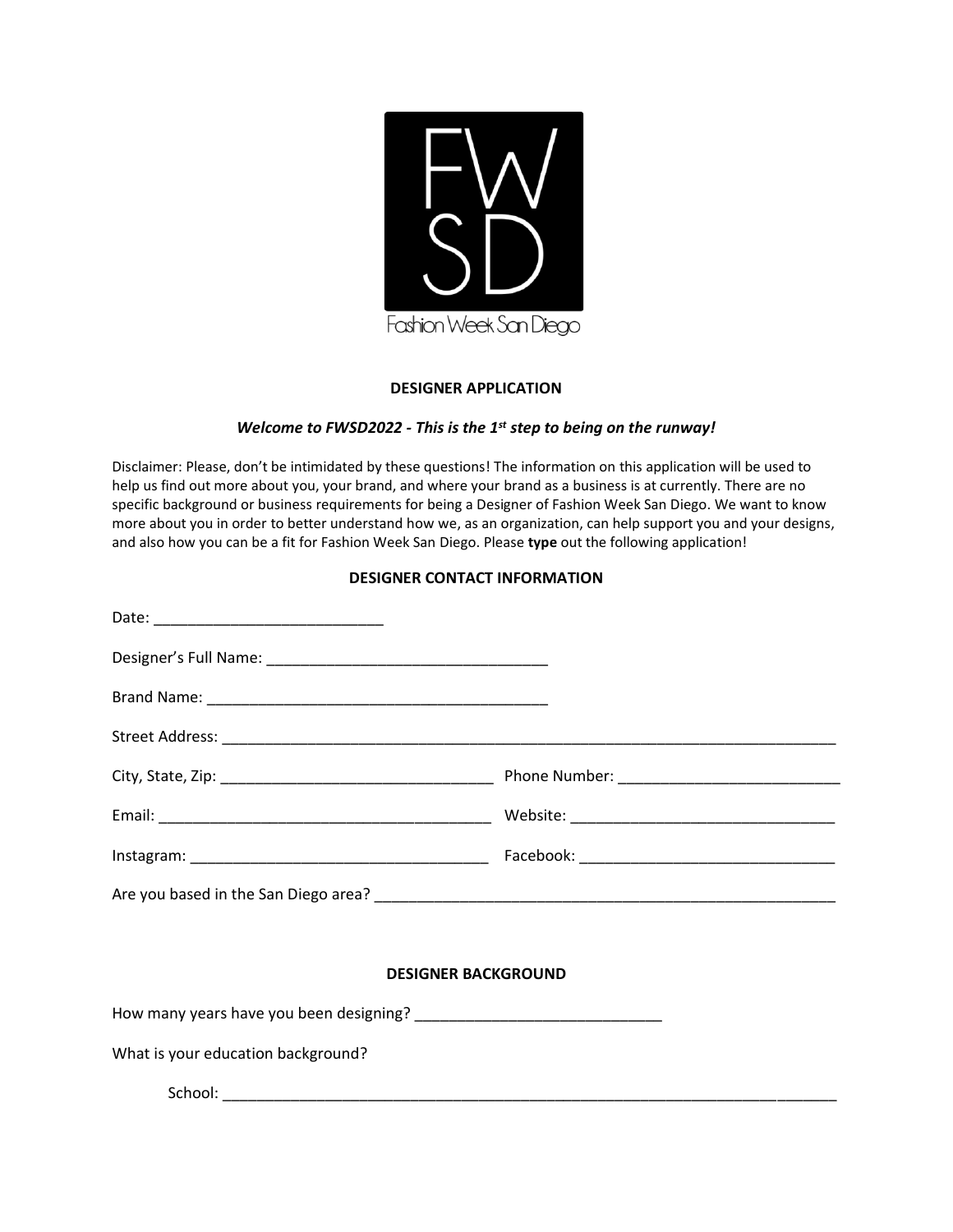|                                                              |                         | Date Graduated: ____________ |  |  |  |  |
|--------------------------------------------------------------|-------------------------|------------------------------|--|--|--|--|
|                                                              |                         |                              |  |  |  |  |
|                                                              |                         |                              |  |  |  |  |
|                                                              |                         |                              |  |  |  |  |
|                                                              | <b>BUSINESS DETAILS</b> |                              |  |  |  |  |
|                                                              |                         |                              |  |  |  |  |
|                                                              |                         |                              |  |  |  |  |
| What were your sales in the last year? (Dollar amount)       |                         |                              |  |  |  |  |
| Are your designs currently in any store? Please list stores. |                         |                              |  |  |  |  |
|                                                              |                         |                              |  |  |  |  |
| How are you currently producing your designs?                |                         |                              |  |  |  |  |
|                                                              |                         |                              |  |  |  |  |
|                                                              |                         |                              |  |  |  |  |
|                                                              |                         |                              |  |  |  |  |
|                                                              |                         |                              |  |  |  |  |
| Please list two references you have done business with.      |                         |                              |  |  |  |  |
|                                                              |                         |                              |  |  |  |  |
|                                                              |                         |                              |  |  |  |  |
|                                                              |                         |                              |  |  |  |  |